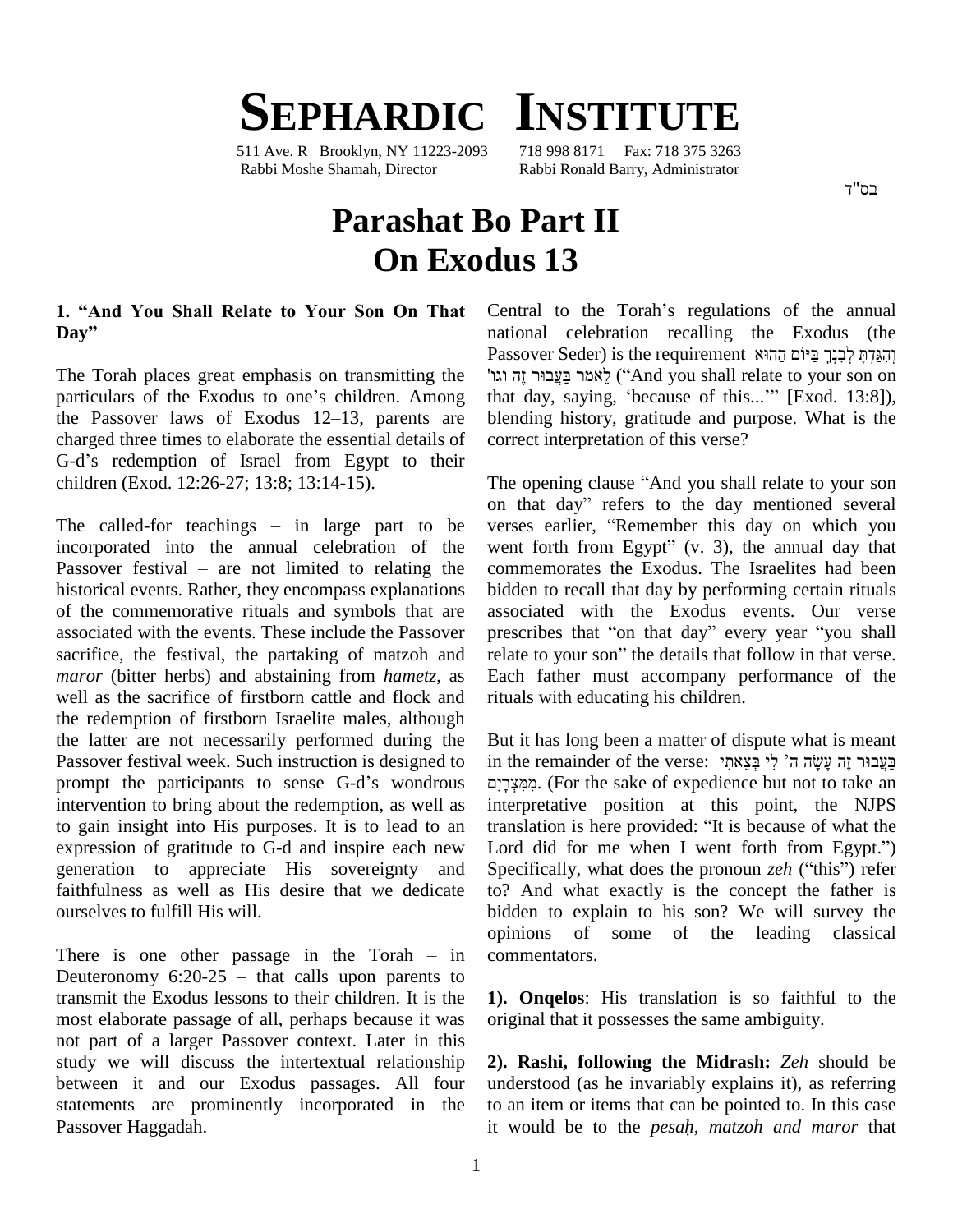should be imagined lying on an assumed *seder* table to which the father points as he makes his statement. *Ba*<sup>*i*</sup> **b** *Ba*<sub>*i*</sub> **z** *Ba*<sup>*i*</sup> *Ba*<sup>*i*</sup> *abur zeh* means *if for the sake of these,*<sup>*<i>n*</sup> *i.e.*, in *G-d.*<sup>*n*</sup> *i brough Ba*<sup>*'abur*</sup> *zeh* means *if for* the sake of these,<sup>*n*</sup> *i.e.*, in *G-d.*<sup></sup></sup> order that I should fulfill these *misvot* (and, of course, Ba'abur zeh means "for the sake of these," i.e., in G-dorder that I should fulfill these *misvot* (and, of course, others such as them), "G-d did for me [what He did] Ibn others such as them), "G-d did for me [what He did]<br>when I went forth from Egypt." The concept underlying what the father tells his son is a major declaration regarding the commandments, going far beyond a detail of the particular laws at hand. The laws of the previous two verses, matzoh and *hametz*, father defines G-d's purpose for what He did in redeeming Israel from Egypt: It was for the nation to observe these *misvot* [and the lawgiving]. Not that Israel performs *misvot* because G-d redeemed them, but G-d redeemed them so that they should perform *misvot*.

Rashi's interpretation in peshat is problematic. The service<br>Rashi's interpretation in peshat is problematic. The prece<br>passage does not mention the *Pesah* sacrifice nor the and b Rashi's interpretation in peshat is problematic. The prece passage does not mention the *Pesah* sacrifice nor the and *maror* – they are part of the ceremonials of the our *s* occasion but not specified in our context. Matzoh is mentioned in the two previous verses, but not the matzoh specific to the *seder* night, only the broad laws of eating matzoh for seven days and being rid of matzoh specific to the *seder* night, only the broad laws<br>of eating matzoh for seven days and being rid of His<br>*hametz*. Three verses before (v. 5) there is a general be of eating matzoh for seven days and being rid of Hashe<br>*hametz*. Three verses before (v. 5) there is a general before<br>instructional clause וְעֲבַרָּהְ אֶת הָעֲבֹדָה הֲזֹאת ('and you the wo hametz. Three verses before (v. 5) there is a general before is a general beform this service?) ("4 הָעֲבַדָּה<br>
shall perform this service") which Rashi interprets as writ instructional clause יִעֲבַרָּהְ הָעֲבֹדָה הָאָת הָעֲבֹדָה ("and you the whall perform this service") which Rashi interprets as writter referring to the *Pesah* sacrifice, and which he Hash considers to be what the *zeh* of verse 8 refers to. referring to the *Pesah* sacrifice, and which he Haconsiders to be what the *zeh* of verse 8 refers to.<br>However, interpreting the pronoun *hazot* ("this") of Oth considers to be what the *zeh* of verse 8 refers to.<br>However, interpreting the pronoun *hazot* ("this") of Others<br>verse 5 as referring to the *Pesah* sacrifice is also elided However, interpreting the pronoun *hazot* ("this") of Otheverse 5 as referring to the *Pesah* sacrifice is also elidenvolumentic, given that *Pesah* is not mentioned in this be passage. Ibn Ezra, followed by many translations including the NJPS, understands the verse 5 *hazot* as passage. Ibn Ezra, followed by many translations pro<br>including the NJPS, understands the verse 5 *hazot* as *ash*<br>referring to what immediately follows – the laws of sup including the NJPS, understands the verse 5 *hazot* as referring to what immediately follows – the laws of eating matzoh and not having *hametz* for seven days.

 may refer to <sup>a</sup> sacrifice and thus imply the *Pesah* more than it does other laws, but that is tenuous and does not fully solve the problem. **3). Ibn Ezra comments as follows:** <sup>ì</sup>The explanation

exp. **ba**<br>**3). Ibn Ezra comments as follows: "The explanation (or** *ba* **'***abur**zeh* **is that for the sake of this service of mig** of *ba'abur zeh* is that for the sake of this service of might then take on the meaning of "that." eating matzoh and not eating *hametz*, which are the beginning of the laws that Hashem has commanded us, Hashem did wonders for us such that He brought us forth from Egypt. The meaning is that He did not and so bring us forth from Egypt except for the purpose of should serving Him, as stated (Exod. 3:12): 'When you bring such a bring us forth from Egypt except for the purpose of the nation forth from Egypt you shall serve G-d on

this mountain,' and as stated (Num. 15:41): 'Who brought you forth from the Land of Egypt to be your this mountain<br>brought you fo<br>G-d.<sup>\*\*\*</sup> G-d."<br>Ibn Ezra's understanding of the conceptual message

that the father is enjoined to transmit to his son is similar to that of Rashi. As far as the *zeh* is concerned, however, Ibn Ezra understands it as referring to the laws of the previous two verses, matzoh and *hametz*, however, Ibn Ezra understands it as referring to the so that the questions asked of Rashi do notapply to him.

**4). Rashbam, Rambanís first interpretation:** The father explains to his son why he does the service **4). Rashbam, Ramban's first interpretation:** The father explains to his son why he does the service referred to in v. 5 ("and you shall perform this father explains to his son why he does the service<br>referred to in v. 5 ("and you shall perform this<br>service") and fulfills those laws mentioned in the preceding verses, eating matzoh for seven days (v. 6) service") and fulfills those laws mentioned in the preceding verses, eating matzoh for seven days (v. 6) and being rid of *hametz* (v. 7). Although nothing in our verse 8 states, "I do these rituals because," the reader is expected to understand that to be the intention and mentally supply those words. In essence, reader is expected to understand that to be the intention and mentally supply those words. In essence, the father says: "I do these rituals because of what intention and mentally supply those words. In essence, the father says: "I do these rituals because of what Hashem did for me in my leaving Egypt." In addition, the father says: "I do these rituals because of what<br>Hashem did for me in my leaving Egypt." In addition,<br>before the word עָשָׂה ("did") the reader must supply Hashem did for me in my leaving Egypt." In addition,<br>before the word  $\vec{\psi}$  ("did") the reader must supply<br>the word  $\vec{\psi}$ s, meaning "that which," or "what," as if before the word עשׂה ("did") the reader must supply written בַּעֲבוּר זֶה אֲשֶׁר עָשָׂה ה' קי $\,$  "because of that which Hashem did for me."

Others have considered the assumption of such an elided clause, critical to the meaning of the verse, to be too problematic, especially with the relative pronoun (*asher*) also missing. And once the word *asher* is regarded as if present, the *zeh* becomes superfluous.

To lessen the question on Rashi it has been noted that the presence of his son, such as removing *hametz* from However, when one is engaged in doing something in The presence of his son, such as removing *hametz* from the presence of his son, such as removing *hametz* from his property, eating matzoh or celebrating the festival, it can easily be imagined that to some extent he could<br>let his actions speak for him. He could begin his<br>explanation with "because," understood to mean "I am let his actions speak for him. He could begin his let his actions speak for him. He could begin his explanation with "because," understood to mean "I am (or, we are) doing this because." Perhaps the *zeh* explanation with "because," understood to mean '<br>(or, we are) doing this because." Perhaps the<br>might then take on the meaning of "that."

**5). Ramban, second interpretation:** *Baëabur* here **5). Ramban, second interpretation:** Ba'abur here means "like." Relate to your son "like this (and this **5). Ramban, second interpretation:** *Ba'abur* here means "like." Relate to your son "like this (and this and so on) Hashem did for me," meaning the father should relate the many wonders G-d did. However, and so on) Hashem did for me," meaning the father should relate the many wonders G-d did. However, such a usage of *ba'abur* has not been proven and has not been accepted by the commentators.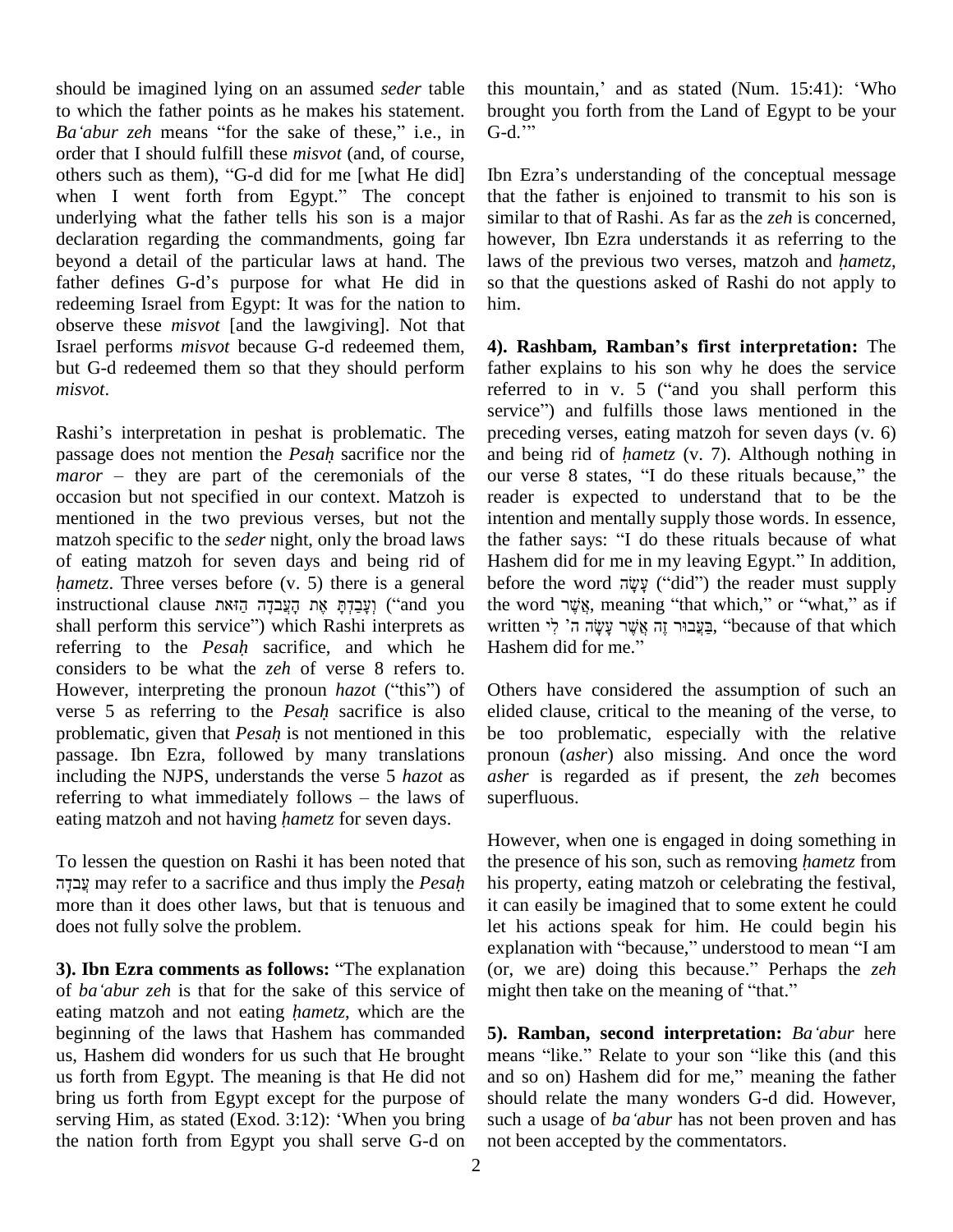**6). Yonah Ibn Janah:** Reverse the order of the two **6). Yonah Ibn Janah:** Reverse the order of the two Wolf words *ba*<sup>*'abur zeh*, to be understood as if they were view</sup> **6). Yonah Ibn Janah:** Reverse the order of the two Wolwords *ba'abur zeh*, to be understood as if they were view written *zeh ba'abur*. The father would be telling his the words *ba'abur zeh*, to be understood as if they were view written *zeh ba'abur*. The father would be telling his the reson: "This" – the laws mentioned in the previous two from a written *zeh ba'abur*. The father would be telling his the son: "This" – the laws mentioned in the previous two from verses, eating matzoh and not having *hametz* – "is prec son: "This" – the laws mentioned in the previous two<br>verses, eating matzoh and not having *hametz* – "is pre<br>because of what Hashem did for me." Here, also, לַעֲשָׂה must be understood as if preceded by *asher* as in interpretation **#4** above, and the conceptual upshot is identical to it. But it does not require mentally filling in the introductory phrase, since the *zeh* at the another<br>beginning of the clause would have the meaning of the d<br>"This that I am doing." However, the legitimacy of me." transposing words has been considered questionable so this interpretation has not been widely accepted.

**7). Rabbi S. R. Hirsch:** The father will tell his son in the future, *baëabur zeh* because <sup>I</sup> made <sup>a</sup> commitment in Egypt to these practices, which you see us engaged in at this time, as well as to all the other *misvot*, G-d redeemed me from Egypt.

Surprisingly, Malbim cites Ibn Ezra's view as similar Surprisingly, Malbim cites Ibn Ezra's view as similar<br>to this explanation of Hirsch: "Because of the *Pesah* commandments that I fulfilled in Egypt, G-d to this explanation of Hirsch: "Because of the *Pesah* and "<br>commandments that I fulfilled in Egypt, G-d other<br>redeemed me," and opposes Ibn Ezra's view on the mere basis of his analysis of the difference between the G-d's redeemed me," and opposes Ibn Ezra's view on the merely<br>basis of his analysis of the difference between the G-d's<br>words בְּגְלֵל and Escause," plain Escause," plain basis of his analysis of the difference between the G-d's words בַּעֲבוּר and simple. *Ba*'*dbur*, however, he defines as meaning **In co** words בְּגְלַל and בַּצְבוּר and simple.  $Ba'abur$ , however, he defines as meaning In "for the sake of," subordinate to the object that in follows and implying purpose. However, Ibn Ezra *peshedoes* not interpret the verse as Hirsch does, and his some reading of *ba 'abur* in our verse coincides with that of interpret does not interpret the verse as Hirsch does, and his the Malbim.

**8). S.D. Luzzato:** The Rashbam and Ramban (**#** above) are basically correct but there is no problem of an elided *asher*. The Hebrew *zayin* sound corresponds 6–7 to one of the *dalet* sounds in Aramaic (consider: d *asher*. The Hebrew zayin sound corresponds 6–7<br>of the *dalet* sounds in Aramaic (consider:<br>
(זֶכֶר-דְּכֵר; אוֹזֶן-אוֹדֶן;). Accordingly, the Hebrew  $\pi$  There is to one of the *dalet* sounds in Aramaic (consider:<br>
זָרָ-דְּכֵר; אוֹזֶן-אוֹדֶן; זָהָב-דְּהַב<br>
is derived from איך while אֶר is derived from דְּין and דְי יִדְרָ-דְכֵר; אוֹזֶן-אוֹדֶן; זָהָב-דַּהַב (i). Accordingly, the Hebrew זָה<br>is derived from זָה while זֶה is derived from אָדָין por<br>words which also carry the meaning of "that" or por while אֲדָה is derived from אֲדָּה and אֲדָּה port words which also carry the meaning of "that" or port which." Thus the words  $\frac{1}{2}$  also sometimes *Yisr* words which also carry the meaning of "that" or portion<br>"which." Thus the words it and  $\overline{v}$  also sometimes *Yisrae*<br>possess a meaning of  $\overline{v}$ אָ (His examples for *zu* matter meaning *asher* are: Exod. 15:13, 16; Isa. 43:21; Ps. 142:4; for *zeh*: Ps. 74:2; 104:8; Job 19:19.)

His examples have not all been seen as compelling, although it seems to be widely accepted that *zeh* does His examples have not all been seen as compelling, although it seems to be widely accepted that *zeh* does sometimes serve in a similar capacity to "that."

Wolf Heidenheim in *Havanat Hamikra*\* supported the view propounded by Rashi and Ibn Ezra concerning Wolf Heidenheim in *Havanat Hamikra*\* supported the<br>view propounded by Rashi and Ibn Ezra concerning<br>the relationship between G-d's acts and the *misvot* view propounded by Rashi and Ibn Ezra concerning<br>the relationship between G-d's acts and the *misvot*<br>from a word analysis: "*Biglal* is always related to the preceding cause which is responsible for attaining<br>some other end. *Ba'avur* is related to the<br>sequel...Accordingly, unlike *ba'avur*...*biglal* is never from a word analysis: "*Biglal* is always related to the preceding cause which is responsible for attaining some other end. *Ba'avur* is related to the followed by a future tense, since it refers always to an earlier, past cause, and not to the attainment of followed by a future tense, since it refers always to an earlier, past cause, and not to the attainment of another object. In our case (*ba*<sup>*'avur*), *zeh* will refer to</sup> earlier, past cause, and not to the attainment of another object. In our case (ba'avur), zeh will refer to the desired object...'for the sake of which G-d did for another object. In our case  $(ba'avur)$ , *zeh* will refer to the desired object...' for the sake of which G-d did for me.'" However, these definitions have not been accepted as an absolute rule.

Many have thought that such a theological principle defining G-d's purpose of redeeming Israel as Rashi and Ibn Ezra propose, if it indeed was intended, would deserve a more formal proclamation. It constitutes too monumental a concept to be somewhat incidentally tucked in with the "remembrances" and "signs" of the passage, merely within the prescribed future statement of the father to his son. Especially as "remembrances" and "signs" usually point in another direction. On the other hand, it may be argued that such a principle is merely an application of the overarching concept of G-d's selecting Israel to be His nation to serve him. merely an application of the overarching concept of

**In conclusion:** Despite lacking much in the text, interpretation **#4** has been most widely accepted as the **In conclusion:** Despite lacking much in the text, interpretation #4 has been most widely accepted as the *peshat*. It is considered part of the Torah's style to sometimes omit a clause that may be understood. This interpretation is the basis of most modern translations including the old and new JPS as well as those of Koren, Fox and Alter.

### **2. Linkage Between Exodus 13 and Deuteronomy <sup>6</sup>ñ<sup>7</sup>**

There is a large degree of correspondence between a portion of Exodus 13, particularly verses 8-9, and a There is a large degree of correspondence between a portion of Exodus 13, particularly verses 8-9, and a portion of Deuteronomy 6, beginning with the *Shem*<sup>*'a*</sup> *Yisrael* passage. This is manifest in both subject portion of Deuteronomy 6, beginning with the Shem'a *Yisrael* passage. This is manifest in both subject<br>matter and literary formulations. Thus, הְגַּדְהָּ לְבִנְךָ<br>("you shall relate to your son" [Exod. 13:8]) parallels matter and literary formulations. Thus, והגדת לבנך e diterary formulations. Thus, יְהִגַּדְתָּ לְבִנְךָ לְבִנְךָ (i) shall relate to your son" [Exod. 13:8]) parallels<br>וְשִׁנַּנְתָּם ('you shall teach them to your sons") [Deut. 6:7]). The following Exodus verse (9) begins יְשָׁנַּגְתָּם לְּבָנֶיךָ) ("you shall teach them to your sons"<br>[Deut. 6:7]). The following Exodus verse (9) begins<br>with, "And it shall be for you a sign on your hand and [Deut. 6:7]). The following Exodus verse (9) begins with, "And it shall be for you a sign on your hand and a reminder on your forehead"\*\* ( יְדָיָה לְךָ לְאוֹת עַל `And it shall be for you a sign on your hand and inder on your forehead<br>וְהָיָה לְךָ לְאוֹת עַל יָדְךָ ). This corresponds to the verse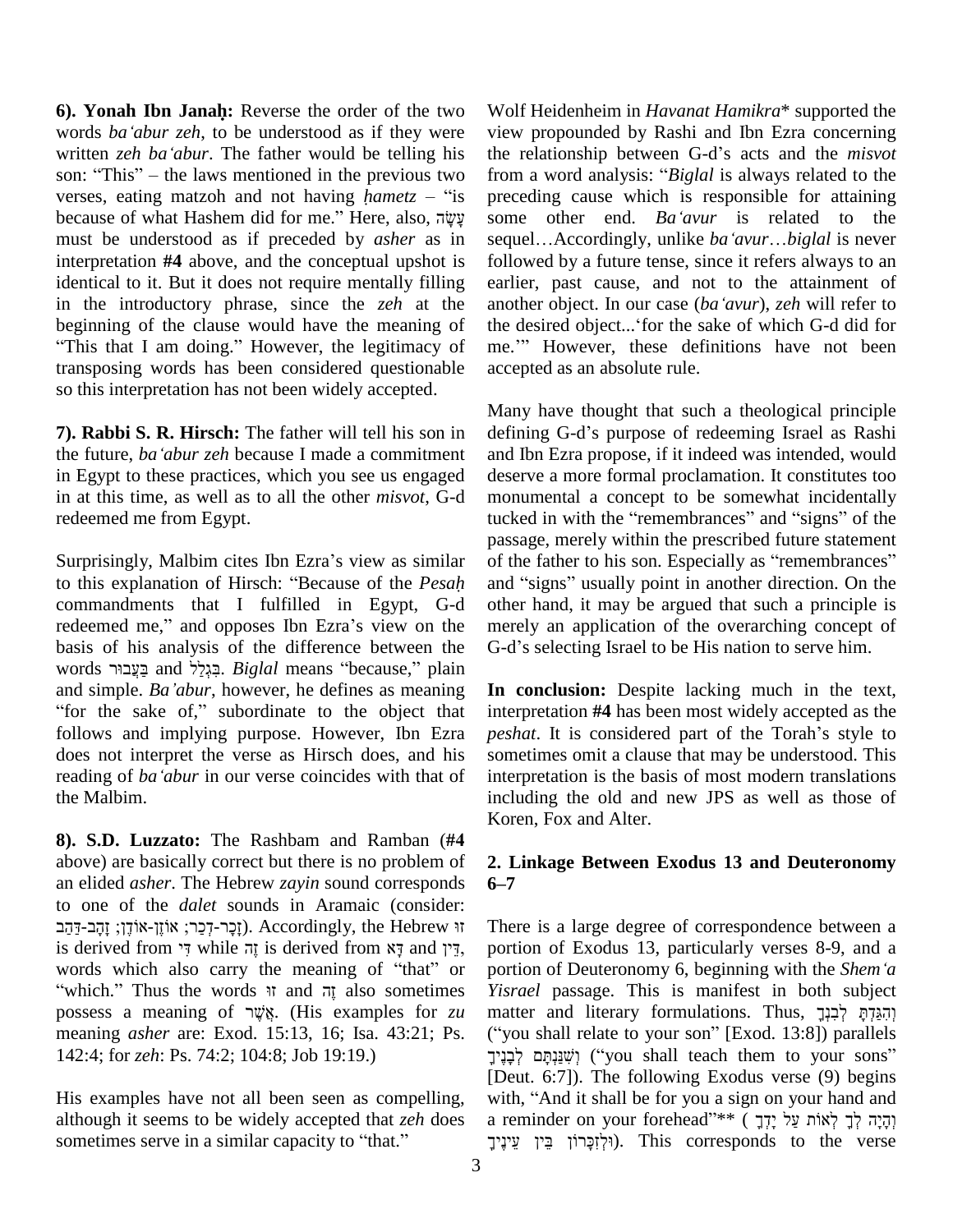following ʭˢʕʍʰʔ˚ˇʑʍʥ in the *Shemë<sup>a</sup>* passage: <sup>ì</sup>You shall tie them as a sign on your hand and they shall be a midra<br>frontlet (an ornament or symbol) on your forehead" featu<br>(וּקִשּׁרִתָּם לְאוֹת עַל יָדֶךָ וְהָיוּ לְטֹטָפֹת בֵּין עֲינֶין). following (שְׁנַּגְתָּם in the *Shem'a* passage: "You shall tie Such them as a sign on your hand and they shall be a midra frontlet (an ornament or symbol) on your forehead" feature

However, in the Exodus verse, leaving aside the issue *Deca* Varian<br>However, in the Exodus verse, leaving aside the issue Decal<br>of whether the "sign on your hand and a reminder on of whether the "sign on your hand and a reminder on your forehead" is a metaphoric expression or a literal prescription, the meaning of the clause is not apparent. What exactly is it that shall be the sign and the Verse prescription, the meaning of the clause is not apparent.<br>What exactly is it that shall be the sign and the Verse<br>reminder? There is no explicit candidate for the "sign paralle What exactly is it that shall be the sign and the Verse<br>reminder? There is no explicit candidate for the "sign paral<br>and reminder" in the previous verse. In addition, the with. reminder? There is no explicit candidate for the "sign parallel to the verse 9 statement we have been dealing<br>and reminder" in the previous verse. In addition, the with. Whereas verse 9 called for "a sign on your hand<br>לאו connection between recounting the Exodus events to linkage of verse 9 to verse 8 is not clear – what is the and a reminder on your forehead" (יְאוֹת עַל יָדְךָ וּלְזַכָּרוֹן ?), verse 16 calls for "a sign on your hand and connection between recounting the Exodus events t shall be for you a sign on your hand and a reminder on your son (whichever explanation is selected) and "It *totafe*<br>shall be for you a sign on your hand and a reminder on subst<br>your forehead"? Of course the "sign and reminder" the e must refer to the events associated with the Exodus from Egypt and their commemorative laws that the father answering his son's question concerning the father was commanded to relate to his son. But there is nothing tangible in the text that may serve as the Some<br>referent. There is a bit of disconnect and a syntactic concl<br>"bump in the road." have referent. There is a bit of disconnect and a syntactic

In Deuteronomy, on the other hand, the corresponding statement of being a sign on your hand and a frontlet conne<br>on your forehead has a clear antecedent preceding it in the vertex<br>fits in the vertex?). Indeed, the phrase on y on your forehead has a clear antecedent preceding it in the ve הַדְּבָרִים הָאֵלֶּה, ("these words"). Indeed, the phrase "these words" (the words of the *Shem* 'a *Yisrael* verse or of the preceding Decalogue) is the referent for all the instructional clauses that follow in the paragraph. or of the preceding Decalogue) is the referent for all with slight<br>the instructional clauses that follow in the paragraph. the *Vehaya*<br>These words should be "on your heart" (take them latter pass the instructional clauses that follow in the paragraph. the V<br>These words should be "on your heart" (take them latter<br>seriously), you should "teach them to your son," section These words should be "on your heart" (take them latter seriously), you should "teach them to your son," section "speak about them," "tie them as a sign on your hand the D seriously), you should "teach them to your son," section<br>"speak about them," "tie them as a sign on your hand the D<br>and they shall be a frontlet on your forehead," and coven ì"write them on the doorposts of your home and *Tishm'u* cites several verses from the Shem'a passage, and they shall be a frontlet on your forehead," and covenant. Near its closing, *Vehaya Im Shamo'a* "write them on the doorposts of your home and *Tishm'u* cites several verses from the *Shem'a* passage, gates." It therefo formulation was drawn from that of Deuteronomy, making an application (or broadening) of an instruction that was a natural, organic component in its original context. (And therefore Deuteronomy's "a secontinstruction that was a natural, organic component in<br>its original context. (And therefore Deuteronomy's "a difference sinstruction that was a natural, organic component in<br>its original context. (And therefore Deuteronomy's "a differ<br>sign on your hand" and "a frontlet on your forehead" are was capable of being understood as intended literally). sign on your hand" and "a frontlet on your forehead" are swas capable of being understood as intended literally). Deuter<br>With a degree of literary latitude – "poetic license" – the Deuteronomy locution was fit into the Exodus context. Hence, it did not require an immediately direct referent. The result establishes linkage with its source while leaving detectable traces of the process so that the sensitive reader may appreciate the association.

Such intertextuality, what we may term "biblical Such intertextuality, what we may term "biblical<br>midrash," often of great sophistication, is a prominent feature of prophetic writing. (For examples of similar types of intertextuality, see our studies, *On Decalogue Variances* and *Parashat Kedoshim and the Decalogue*.)

### **3. Additional Linkage**

Verse 16 of our Exodus passage contains a striking parallel to the verse 9 statement we have been dealing Verse 16 of our Exodus passage contains a striking<br>parallel to the verse 9 statement we have been dealing<br>with. Whereas verse 9 called for "a sign on your hand parallel to the verse 9 statement we have been dealing<br>with. Whereas verse 9 called for "a sign on your hand<br>לְאוֹת עַל יָדְךָ וּלְזְכָּרוֹן ( יִדְנָדוֹן ) Whereas verse 9 called for "a sign on your hand<br>יְאוֹת עַל יָדְךָ וּלְזִכְּרוֹן ( reminder on your forehead'' ( אֲלֹוֹת עַל יִדְךָ וּלְזִכְּרוֹן<br>), verse 16 calls for "a sign on your hand and בין עיניך), verse 16 calls for "a sign on your hand and substituting *totafot* on the forehead for the *zikaron* of the earlier verse. Here also, in peshat, the linkage of verse 16 with the preceding verses, which spoke of the the earlier verse. Here also, in peshat, the linkage of verse 16 with the preceding verses, which spoke of the father answering his son's question concerning the rituals of the firstborn, is not natural and smooth. Some have conjectured that since verse 16 is the conclusion to our overall passage, it is acceptable to have a somewhat disconnected repetition.

However, the explanation may very possibly be connected to a literary feature of Deuteronomy. There, However, the explanation may very possibly be<br>connected to a literary feature of Deuteronomy. There,<br>the verse parallel to Exodus 13:9 – "tie them as a sign on your hand and they should be *totafot* on your the verse parallel to Exodus  $13:9$  – "tie them as a sign<br>on your hand and they should be *totafot* on your<br>forehead" (Deut. 6:8) – is also attested a second time, with slight modification. The second attestation is in forehead" (Deut.  $6:8$ ) – is also attested a second time, latter passage essentially concludes an extensive the *Vehaya Im Shamo'a Tishm'u* passage (11:18). The the Decalogue and elaborates and expounds on the covenant. Near its closing, *Vehaya Im Shamo*<sup>*'a*</sup> *Tishm'u* cites several verses from the *Shem'a* passage, section that begins with *Shem'a*, a section that follows covenant. Near its closing, *Vehaya Im Shamo'a*<br>Tishm'u cites several verses from the *Shem'a* passage,<br>including the verse "tie them as a sign on your hand Tishm'u cites several verses from the *Shem'a* passage, including the verse "tie them as a sign on your hand and they should be *totafot* on your forehead." The including the verse "tie them as a sign on your hand<br>and they should be *totafot* on your forehead." The<br>second attestation – יִּקְשֵׁרְתֶּם אתָם לְאוֹת עַל יֶדֶכֶם וְהָיו and they should be *totafot* on your forehead." The<br>second attestation – קָטּוּקָםּ אַתָּם לְאוֹת עַל יֶדְכֶם וְהָיוּ<br>קַטּוֹטָפַת בֵּין עֵינֵיכֶם – essentially quotes the first and differs only with a shift from singular to plural. Both are syntactically fluent in their contexts. In Deuteronomy, *totafot* is used in both verses.

Hence, it seems possible that deployment of *totafot* in the second Exodus verse (Exod. 13:16) is another instance of drawing from Deuteronomy; the Exodus repetition is modeled on the Deuteronomy repetition, creating a fuller correspondence with it. It should be noted that the Exodus attestation of *totafot* together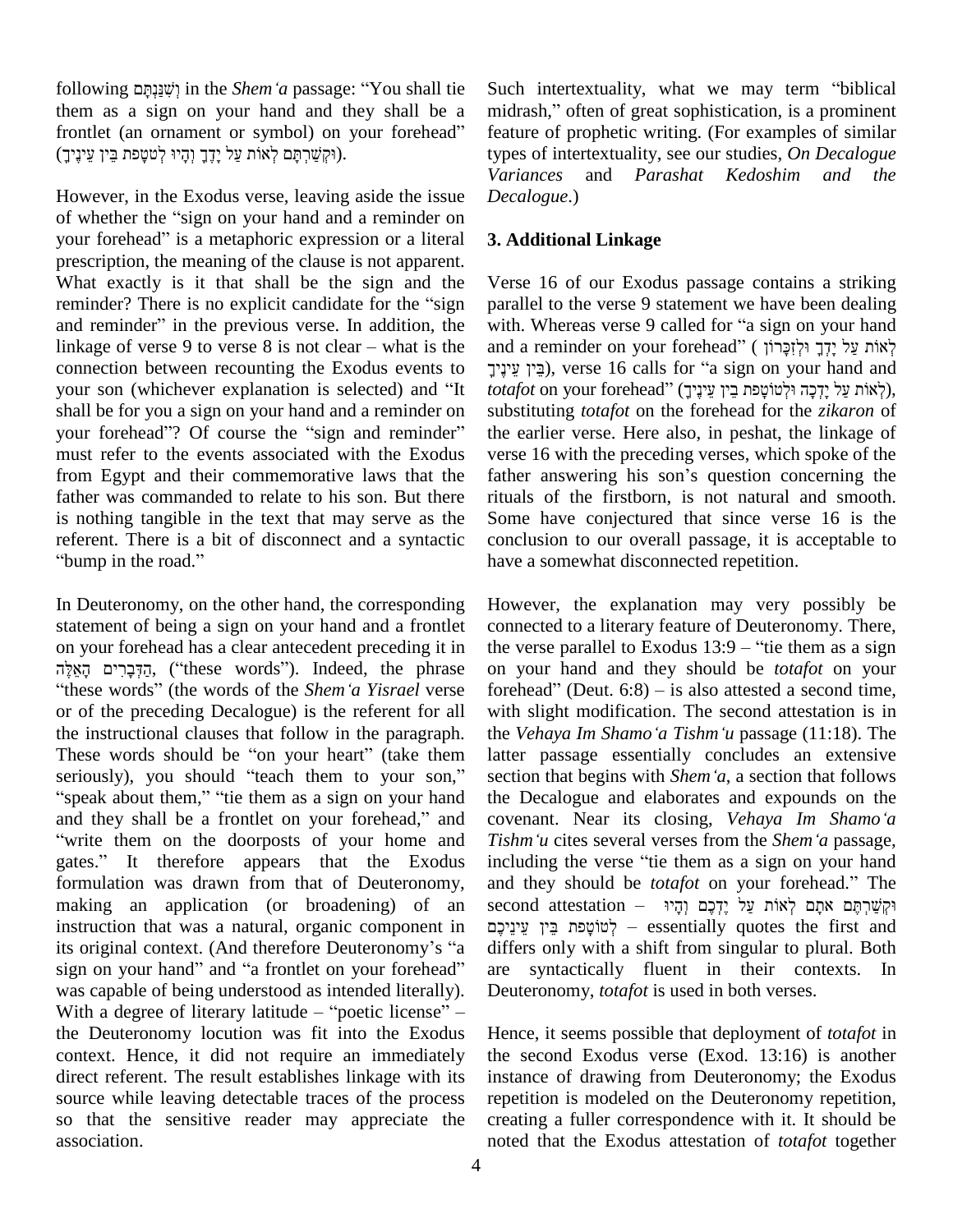with the two in Deuteronomy are the only three instances of *totafot* in Scripture.

It should also be noted that the Deuteronomy section earlier<br>we are positing as the source from which Exodus smoot<br>drew constitutes the Torah's most fundamental Exodu we are positing as the source from which Exodus elaboration of the Decalogue and principles of the drew constitutes the Torah's most fundamental elaboration of the Decalogue and principles of the covenant (see our study on *Parashat Va* 'ethanan). Exodus 13:9 continues as follows: "in order that parameters as follows: "in order that parameters as follows: "in order that parameters as follows: "in  $\alpha$ 

comb<br>Exodus 13:9 continues as follows: "in order that passa<br>Hashem's teaching should be in your mouth," S.D. implying that we should constantly speak of His teaching. This is a more colorful way of expressing supers<br>the thought that in Deuteronomy 6:7 is the [firstb<br>continuation of "and you should teach them to your theme the thought that in Deuteronomy 6:7 is the the thought that in Deuteronomy 6:7 is the [firstborn], continuation of "and you should teach them to your theme that son," namely, "and you should speak regarding them when sitting in your home, when walking on the road, T son," namely, "and you should speak regarding them<br>when sitting in your home, when walking on the road, The<br>קיבה הַקָּם בְּשִׁרָתְּךָ ( דָּם בְּשִׁרָתְּךָ בָּחַ 1 when going to sleep and when rising" (הַבַּרְתָּ בָּם בְּשֵׁבְהָ cluster (v. 9) does not have a parallel in Exodus 13,<br>בביתר ובלכתּד בדרך וגוֹ). The Deuteronomy statement is but does have one in the preceding chapter's in a standard literary formulation while the Exodus parallel is poetic and hyperbolic. The sign and the remembrance of the preceding clause of that Exodus verse contribute to but do not constitute the vehicle remembrance of the preceding clause of that Exodus<br>verse contribute to but do not constitute the vehicle Thre<br>that secures the fulfillment of "in order that Hashem's sam verse contribute to but do not constitute the vehicle Three<br>that secures the fulfillment of "in order that Hashem's same<br>teaching should be in your mouth." It is the prom Deuteronomy prescription to constantly teach your 'אֲרֹאָרָ ה' אֱלֹאֲרָץ וֹגוֹ feaching should be in your mouth." It is the pror<br>Soluteronomy prescription to constantly teach your  $\frac{1}{1}$ <br>son and discuss "these words" that naturally brings the Feuteronomy prescription to constantly teach your<br>son and discuss "these words" that naturally brings the<br>about the Exodus state of "in order that Hashem's Deu son and discuss "these words" that naturally brings the about the Exodus state of "in order that Hashem's Deu teaching should be in your mouth." Thus, the Exodus succ about the Exodus state of "in order that Hashem's Deute:<br>teaching should be in your mouth." Thus, the Exodus succee<br>verse that follows feaching should be in your mouth." Thus, the Exodus succes verse that follows<br>
your son") appears to be citing the two Deuteronomy when<br>
your son") appears to be citing the two Deuteronomy when verse that follows וְהָגֵּדְהָּ לְבִיְךָאֵל ("and you shall recount to identical words: הְגֵידָה לִי לְבִיךָאֵךְ ה' אֱלֹקֶיךָ אֶל הָאָרֶץ לָאוֹיִךָ ("And your son") appears to be citing the two Deuteronomy when Hashem yo fashion.

In light of the above we may more fully appreciate the terms conte<br>In light of the above we may more fully appreciate the terms<br>third and final portion of Exodus 13:9, "for with a while In light of the above we may more fully appreciate the terms: in Exodus, it is "flowing with milk and honey,"<br>third and final portion of Exodus 13:9, "for with a while in Deuteronomy, it contains great riches ready<br>strong appears to refer more to the previous verse of the father fulfilling his obligation to teach his son regarding what Hashem did for him than to the two "vehaya") a second time in Deuteronomy, shortly preceding clauses of its own verse. This appears to support the notion just presented that those two preceding assertions constitute enrichment of the passage through allusions to and expansions of the Deuteronomy text, and to a certain extent are Shamo'a passage. parenthetical.

Verse 16 of our Exodus passage, which begins with son as F<br>Verse 16 of our Exodus passage, which begins with so<br>מֲה , sign and frontlet" clauses that parallel verse 9, Verse 16 of our Exodus passage, which begins with some the "sign and frontlet" clauses that parallel verse 9, also follows the father's explanation to his son (vv.

14-15) and concludes with, "for by strength of hand 14-15) and concludes with, "for by strength of hand<br>Hashem brought us forth from Egypt," virtually the same clause that concludes verse 9. As mentioned Hashem brought us forth from Egypt," virtually the same clause that concludes verse 9. As mentioned earlier, here also the "sign and frontlet" clauses do not smoothly connect to the preceding. Thus, the two<br>Exodus paragraphs, which clearly comprise a unitary<br>entity (despite the *petuha* break after v. 10), constitute Exodus paragraphs, which clearly comprise a unitary a combination that in certain ways reflect the entity (despite the *petuha* break after v. 10), constitute a combination that in certain ways reflect the combination of the *Shem*<sup>*'a*</sup> and *Vehaya Im Shamo'a* passages from which they drew inspiration. (As Rabbi S. D. Sassoon pointed out, the two Exodus paragraphs contain 228 words [vv. 2-17, excluding the superscription], which is the *gematria* of  $\overline{C}$ בכור contain 228 words [vv. 2-17, excluding the [firstborn], the word that denotes the underlying theme that unites the overall passage.)

The mezuzah verse that concludes the Deuteronomy 6 cluster (v. 9) does not have a parallel in Exodus 13, The mezuzah verse that concludes the Deuteronomy 6<br>cluster (v. 9) does not have a parallel in Exodus 13,<br>but does have one in the preceding chapter's requirement of placing blood as a sign on the doorposts (Exod. 12:22-23).

Three verses before the וְהֵגְדָתְּ לְבְנָךָ statement, but in the same passage, Israelí<sup>s</sup> forthcoming entry into the Fhree verses before the וְהִגֵּדְתָּ לְבִנְךָ statement, but in the same passage, Israel's forthcoming entry into the promised land was introduced with the formula יְהָיָה כִי Į same passage, Israel's forthcoming entry into the<br>promised land was introduced with the formula וְהָיָה כִּי<br>יְבִיאֲךָ ה' אֶל אֶרֶץ וגו the formula (הֵיָה כִי promised land was introduced with the formula Deuteronomy, where the verse that immediately the land" [13:5]). This also corresponds to<br>Deuteronomy, where the verse that immediately<br>succeeds the *Shem*<sup>*'a*</sup> passage begins with virtually the Deuteronomy, where the verse that immediately<br>succeeds the *Shem* 'a passage begins with virtually the<br>identical words: יְהָיָה כִּי יְבִיאֲךָ ה' אֱלֹקֶיךָ אֶל הָאָל ('`And succeeds the *Shem* 'a passage begins with virtually the<br>identical words: וְהָיָה כִּי יְבִיאֲךָ ה<sup>ָי</sup> אֱלֹקֳיךָ אֶל הָאָרֶץ<br>when Hashem your G-d brings you to the land" [Deut. identical words: וְהָיָה כִּי יְבִיאֲךָ הֹּי אֱלֹקֱיֹךָ אֶל הָאָרֶץ) ("And<br>when Hashem your G-d brings you to the land" [Deut.<br>6:10]). Both verses speak of the Deity's fulfillment of His oath to the patriarchs with similar words. Both contexts praise the promised land in somewhat similar terms: in Exodus, it is "flowing with milk and honey," contexts praise the promised land in somewhat similar while in Deuteronomy, it contains great riches ready to benefit the Israelites. As אֲרֵץ אֵל אֱרֵץ אֵל אֲרֵץ appears again in verse  $11$  of our chapter, so does the corresponding verse appear (without the word ppears again in verse 11 of our chapter, so does the orresponding verse appear (without the word *vehaya*<sup>2</sup>) a second time in Deuteronomy, shortly after the 6:10 attestation, in 7:1.This is not a common expression; besides these four instances, there is only one other attestation of this formula in Scripture, in<br>Deuteronomy 11:29, shortly after the *Vehaya Im*<br>*Shamo'a* passage. Deuteronomy 11:29, shortly after the *Vehaya Im*

Both our Exodus and Deuteronomy passages have the soth our Exodus and Deuteronomy passages have the<br>son asking questions. In Exodus 13:14 we have יְהָיָה פִּי Both our Exodus and Deuteronomy passages have the<br>son asking questions. In Exodus 13:14 we have יְהָיָה כִּי לְאמֹר מַה<br>יִשְׁאֲלְךָ בִנְךָ מָחָר לֵאמֹר מַה ("And when your son asks you" son asking questions. In Exodus 13:14 we have וְהָיָה כִּי (''And when your son asks you tomorrow saying, what...''). The six words beginning